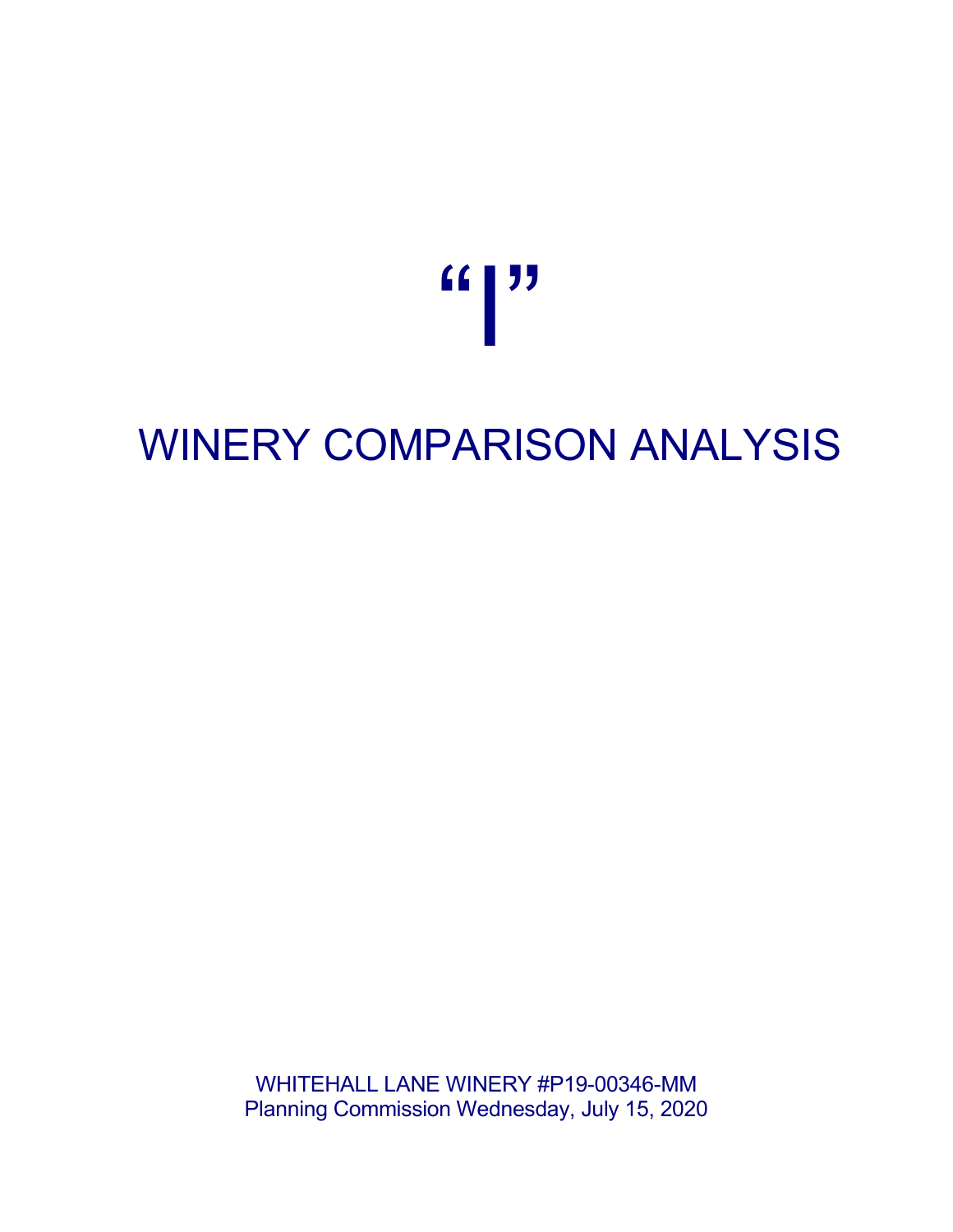## **Whitehall Lane Winery Permit #19-00346-MM Summary of Location and Operation Criteria**

| <b>LOCATIONAL CRITERIA</b>                                                                                     | <b>STAFF COMMENTS</b>                                                                                                                                                                                                                                                                                                                                                                                                                                                                                               |
|----------------------------------------------------------------------------------------------------------------|---------------------------------------------------------------------------------------------------------------------------------------------------------------------------------------------------------------------------------------------------------------------------------------------------------------------------------------------------------------------------------------------------------------------------------------------------------------------------------------------------------------------|
| Size of Parcel                                                                                                 | 25.28 acres                                                                                                                                                                                                                                                                                                                                                                                                                                                                                                         |
| <b>Proximity of Nearest Residence</b>                                                                          | ±375' (NW) to hospitality/storage barn                                                                                                                                                                                                                                                                                                                                                                                                                                                                              |
| Number of Wineries Located Within One Mile                                                                     | 22                                                                                                                                                                                                                                                                                                                                                                                                                                                                                                                  |
| Located Within the Napa Valley Business Park (AKA                                                              |                                                                                                                                                                                                                                                                                                                                                                                                                                                                                                                     |
| Airport Industrial Area)                                                                                       | No                                                                                                                                                                                                                                                                                                                                                                                                                                                                                                                  |
| Primary Road Currently or Projected to be Level of                                                             | State Highway 29                                                                                                                                                                                                                                                                                                                                                                                                                                                                                                    |
| Service D or Below                                                                                             |                                                                                                                                                                                                                                                                                                                                                                                                                                                                                                                     |
| Primary Road a Dead End                                                                                        | <b>No</b>                                                                                                                                                                                                                                                                                                                                                                                                                                                                                                           |
| Located Within a Flood Zone                                                                                    | <b>No</b>                                                                                                                                                                                                                                                                                                                                                                                                                                                                                                           |
| Located Within a Municipal Reservoir Watershed                                                                 | No                                                                                                                                                                                                                                                                                                                                                                                                                                                                                                                  |
| Located Within a State Responsibility Area or Fire                                                             |                                                                                                                                                                                                                                                                                                                                                                                                                                                                                                                     |
| <b>Hazard Severity Zone</b>                                                                                    | No                                                                                                                                                                                                                                                                                                                                                                                                                                                                                                                  |
| Located Within an Area of Expansive Soils                                                                      | <b>No</b>                                                                                                                                                                                                                                                                                                                                                                                                                                                                                                           |
| Located Within a Protected County Viewshed                                                                     | No                                                                                                                                                                                                                                                                                                                                                                                                                                                                                                                  |
| Result in the Loss of Sensitive Habitat                                                                        | No                                                                                                                                                                                                                                                                                                                                                                                                                                                                                                                  |
| <b>OPERATIONAL CRITERIA</b>                                                                                    | <b>STAFF COMMENTS</b>                                                                                                                                                                                                                                                                                                                                                                                                                                                                                               |
| Napa Green Certified or Other Related Program                                                                  | no                                                                                                                                                                                                                                                                                                                                                                                                                                                                                                                  |
| Percentage of Estate Grapes Proposed                                                                           | No change                                                                                                                                                                                                                                                                                                                                                                                                                                                                                                           |
| Number of Proposed Variances                                                                                   | None                                                                                                                                                                                                                                                                                                                                                                                                                                                                                                                |
| <b>Wastewater Processed On-Site</b>                                                                            | yes                                                                                                                                                                                                                                                                                                                                                                                                                                                                                                                 |
| <b>Voluntary Greenhouse Gas Emission Reduction</b><br><b>Measures Proposed</b>                                 | Generation of onsite renewable energy; alternative fuel and<br>electrical vehiles in fleet; exceed Title 24 energy efficiency<br>standards: build to CALGREEN Tier 2; energy concerving lighting;<br>energy star roof/living roog/cool roof; bicycle incentives; bicycle<br>route improvements; install water efficient fixtures; water efficient<br>landscape; recycle 75% of all waste; electrical vehicle charging<br>stations; education to staff & visitors on sustainable practices; use<br>70-80% cover crop |
| Vanpools, Flexible Work Shifts, Shuttles, or Other Traffic<br><b>Congestion Management Strategies Proposed</b> | n/a - no change in visitation                                                                                                                                                                                                                                                                                                                                                                                                                                                                                       |
| <b>Violations Currently Under Investigation</b>                                                                | None                                                                                                                                                                                                                                                                                                                                                                                                                                                                                                                |
| High Efficiency Water Use Measures Proposed                                                                    | yes                                                                                                                                                                                                                                                                                                                                                                                                                                                                                                                 |
| Existing Vineyards Proposed to be Removed                                                                      | Non-producing exhibit garden to be relocated                                                                                                                                                                                                                                                                                                                                                                                                                                                                        |
| On-Site Employee or Farmworker Housing Proposed                                                                | no                                                                                                                                                                                                                                                                                                                                                                                                                                                                                                                  |
| Site Served by a Municipal Water Supply                                                                        | no                                                                                                                                                                                                                                                                                                                                                                                                                                                                                                                  |
| Site Served by a Municipal Sewer System                                                                        | no                                                                                                                                                                                                                                                                                                                                                                                                                                                                                                                  |
| Recycled Water Use Proposed                                                                                    | no change proposed                                                                                                                                                                                                                                                                                                                                                                                                                                                                                                  |
| New Vineyards Plantings Proposed                                                                               | no                                                                                                                                                                                                                                                                                                                                                                                                                                                                                                                  |
| Hold & Haul Proposed: Temporary (Duration of Time) or                                                          |                                                                                                                                                                                                                                                                                                                                                                                                                                                                                                                     |
| Permanent                                                                                                      | no                                                                                                                                                                                                                                                                                                                                                                                                                                                                                                                  |
| Trucked in Water Proposed                                                                                      | no                                                                                                                                                                                                                                                                                                                                                                                                                                                                                                                  |